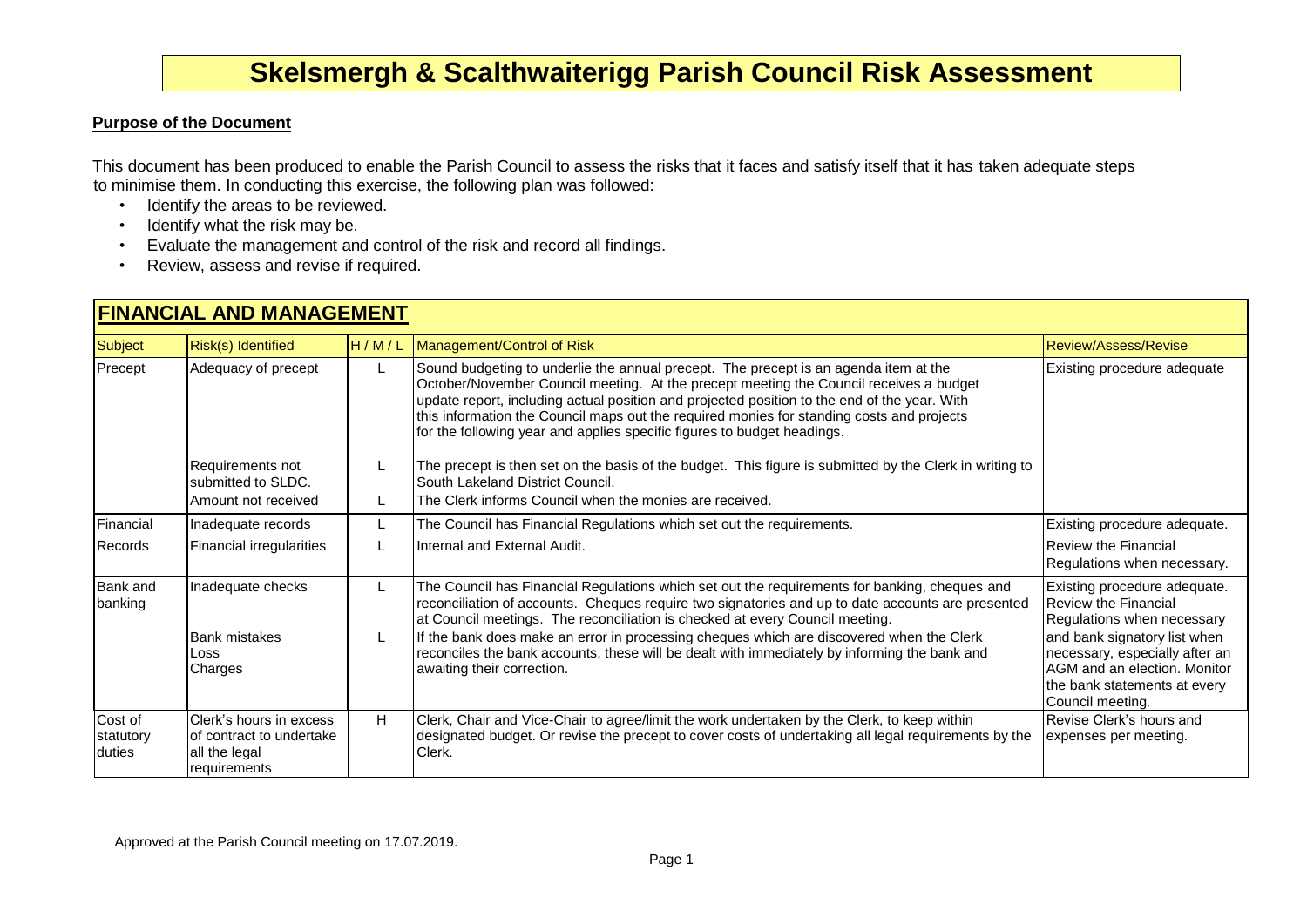| <b>FINANCIAL AND MANAGEMENT</b> |                                               |       |                                                                                                                                                                                               |                                                               |
|---------------------------------|-----------------------------------------------|-------|-----------------------------------------------------------------------------------------------------------------------------------------------------------------------------------------------|---------------------------------------------------------------|
| Subject                         | Risk(s) Identified                            | H/M/L | Management/Control of Risk                                                                                                                                                                    | Review/Assess/Revise                                          |
| Reporting<br>& auditing         | Information<br>communication                  |       | A monitoring statement is produced regularly for each Council meeting,<br>This statement includes, bank reconciliation, budget update and a<br>breakdown of receipts and payments.            | Existing communication<br>procedures adequate.                |
|                                 | Direct costs Goods not supplied<br>but billed |       | The Council has Financial Regulations which set out the requirements.                                                                                                                         | Existing procedure adequate.                                  |
|                                 | Incorrect invoicing                           | L     | At each Council meeting the Council approves the list of requests for payment.                                                                                                                | <b>Review the Financial</b><br>Regulations when<br>necessary. |
|                                 | Cheque incorrect                              |       | Two signatories are required for cheques. The clerk is not a signatory.                                                                                                                       |                                                               |
| Grants and                      | Power to pay                                  |       | All such expenditure goes through the required Council process of approval, minuted                                                                                                           | Existing procedure adequate.                                  |
| support<br>payable              | Authorisation of<br>Council to pay            |       | and listed accordingly if a payment is made using the S137 power of expenditure.                                                                                                              | Parish Councillors request<br>S137 rules if required.         |
| Grants<br>receivable            | <b>Receipt of Grant</b>                       |       | The Parish Council does not presently receive any regular grants. One off grants would<br>come with terms and conditions to be satisfied.                                                     | Procedure would need to be<br>formed, if required.            |
| <b>Best Value</b>               | Work awarded                                  | L     | Normal Parish Council practice would be to seek, if possible, quotations for any                                                                                                              | Existing procedure adequate.                                  |
| Account<br>ability              | vincorrectly                                  |       | substantial work required to be undertaken or for goods.                                                                                                                                      | Include when reviewing                                        |
|                                 | Overspend on services                         | M     | If a problem is encountered with a contract the Clerk would investigate the situation,<br>check the quotation / tender, research the problem and report to Council.                           | <b>Financial Regulations.</b>                                 |
| <b>Clerk</b>                    | Fraud                                         | L.    | The Clerk has no authority to sign cheques or withdrawals from the deposit account.                                                                                                           | Existing procedure<br>adequate.                               |
|                                 | <b>Actions Undertaken</b>                     | L     | Clerk should have access to relevant training, reference books, access to assistance and<br>legal advice.                                                                                     | Purchase revised books.<br>Membership of CALC.                |
| Election                        | Expenses of an                                | L/M   | Risk is higher in election year. When an election is due the Clerk will obtain an estimate of Existing procedures                                                                             |                                                               |
| costs                           | election cost                                 |       | costs from the District Council for a full election and an uncontested election. There are no adequate.<br>measures which can be adopted to minimise the risk of having a contested election. |                                                               |
| <b>VAT</b>                      | Reclaiming                                    |       | Balances should be sufficient to meet the costs.<br>The Council has Financial Regulations which set out the requirements.                                                                     | Existing procedure adequate.                                  |
|                                 |                                               |       | VAT to be claimed annually.<br>Clerk to monitor VAT on an ongoing basis.                                                                                                                      |                                                               |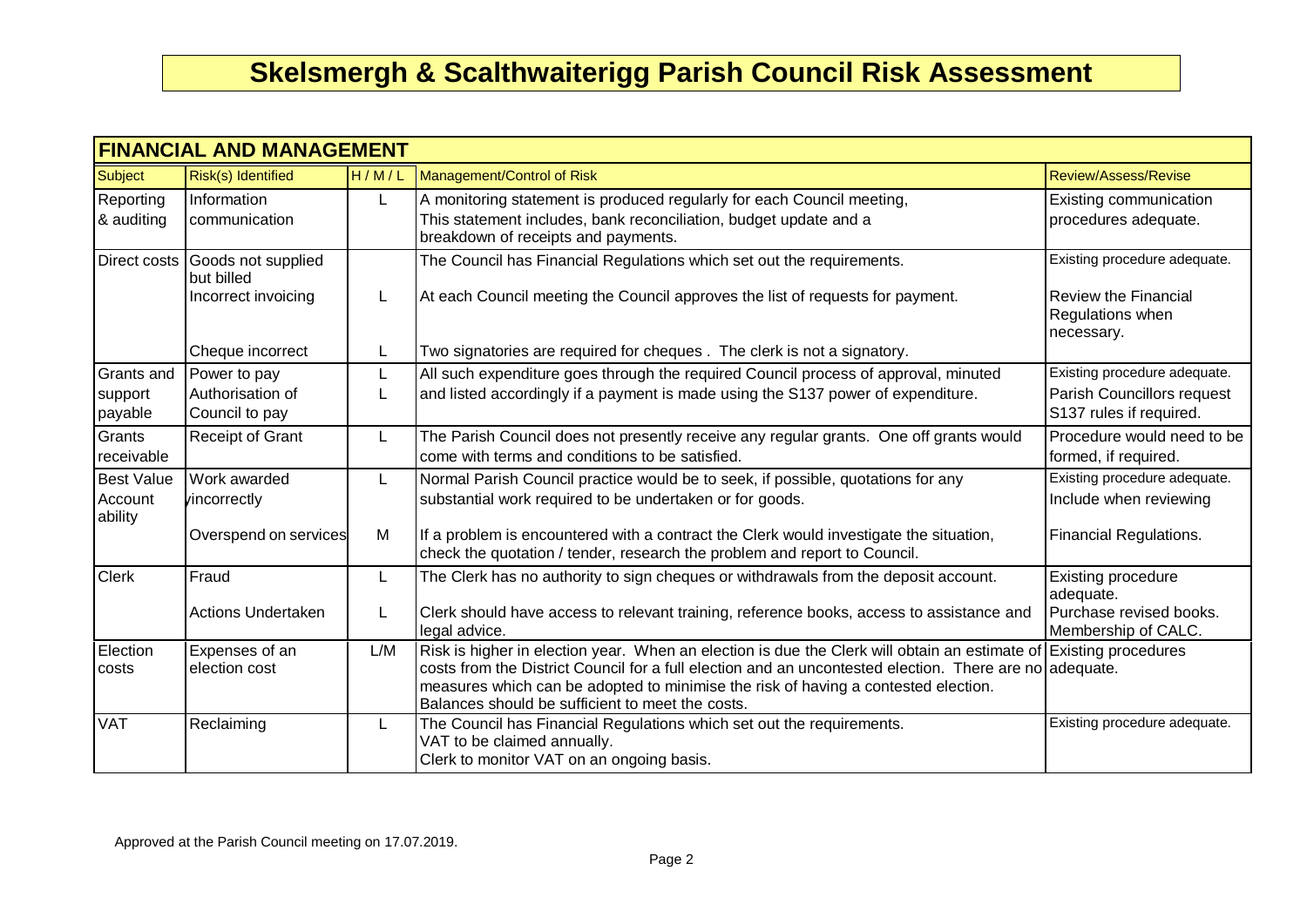| <b>FINANCIAL AND MANAGEMENT</b>             |                                                               |       |                                                                                                                                                                                                                                                                                                                                                                         |                                                                                                        |
|---------------------------------------------|---------------------------------------------------------------|-------|-------------------------------------------------------------------------------------------------------------------------------------------------------------------------------------------------------------------------------------------------------------------------------------------------------------------------------------------------------------------------|--------------------------------------------------------------------------------------------------------|
| <b>Subject</b>                              | Risk(s) Identified                                            | H/M/L | Management/Control of Risk                                                                                                                                                                                                                                                                                                                                              | <b>Review/Assess/Revise</b>                                                                            |
| Annual<br>return                            | Submit within time<br>limits                                  |       | Annual Return is completed and signed by the Council, submitted to the internal<br>auditor for completion and signing then checked and sent on to the external auditor<br>within time limit.                                                                                                                                                                            | Existing procedures adequate.                                                                          |
| Insurance                                   | Adequacy<br>Cost, Compliance and<br><b>Fidelity Guarantee</b> | м     | An annual review is undertaken (before the time of the policy renewal) of all insurance<br>arrangements in place. Employers Liability, Public Liability and Fidelity Guarantee are a<br>statutory requirement.                                                                                                                                                          | Existing procedures adequate.<br>Review provision and<br>compliance annually.                          |
| Freedom<br>lot<br>Information<br><b>Act</b> | Policy<br>Provision                                           | M     | The Council has adopted the model publication scheme for Local Councils. The<br>Council is committed to making available information via the Parish Website and minutes etc are<br>available. There have been no requests for information to date but the Council is aware that<br>requests may require additional hours of work. The Council is able to request a fee. | Monitor and report any<br>impacts of requests made<br>lunder the Freedom of<br><b>Information Act.</b> |

| <b>PHYSICAL EQUIPMENT OR AREAS</b> |                                                               |       |                                                                                                                                                                                                                                                                                                                                       |                                                                                 |
|------------------------------------|---------------------------------------------------------------|-------|---------------------------------------------------------------------------------------------------------------------------------------------------------------------------------------------------------------------------------------------------------------------------------------------------------------------------------------|---------------------------------------------------------------------------------|
| <b>Subject</b>                     | Risk(s) Identified                                            | H/M/L | Management/Control of Risk                                                                                                                                                                                                                                                                                                            | <b>Review/Assess/Revise</b>                                                     |
| Assets                             | Loss or Damage<br>Risk/damage to third<br>party(ies)/property |       | An annual review of assets is undertaken for insurance provision and maintenance provisions.                                                                                                                                                                                                                                          | Existing procedure adequate.                                                    |
| Maintenance                        | Poor performance of<br>assets. Risk to third<br>parties.      |       | All assets owned by the Parish Council are regularly reviewed and maintained. All repairs<br>and relevant expenditure for these repairs are actioned /authorised in accordance with the<br>correct procedures of the Parish Council. All assets are insured and reviewed annually. All<br>public amenity land is inspected regularly. | Existing procedure adequate.<br>Ensure inspections carried out.                 |
| Council<br>records -<br>paper      | Loss through:<br>Theft<br>Fire<br>Damage                      |       | The Parish Council records are stored at the home of the Clerk. Records include historical<br>correspondence, minute books and copies, leases for land, records such as insurance.                                                                                                                                                    | Damage (apart from fire) and<br>theft is unlikely and so provision<br>adequate. |
| Council<br>records -<br>electronic | Loss through: corruption<br>of computer                       |       | The Parish Council's electronic records are stored on the Clerk's own computer, at the Clerk's<br>house. Back-ups of the files are taken at regular intervals. Information such as minutes and<br>financial reports are also stored on the Parish website.                                                                            | Back-up of electronic files<br>produced regularly.                              |

| <b>LIABILITY</b>     |                                              |                                                                                                                             |                                                              |
|----------------------|----------------------------------------------|-----------------------------------------------------------------------------------------------------------------------------|--------------------------------------------------------------|
| <b>Subject</b>       | <b>Risk(s)</b> Identified                    | H / M / L   Management/Control of Risk                                                                                      | <b>Review/Assess/Revise</b>                                  |
| Legal<br>powers      | Illegal activity or<br>payments              | All activity and payments within the powers of the Parish Council to be resolved and<br>minuted at Parish Council Meetings. | Existing procedures adequate                                 |
| Minutes/<br>Agendas/ | Accuracy and legality<br>Non-compliance with | Minutes and Agendas are produced in the prescribed method by the Clerk and adhere to<br>the legal requirements.             | Existing procedures adequate<br>Undertake adequate training. |

Approved at the Parish Council meeting on 17.07.2019.